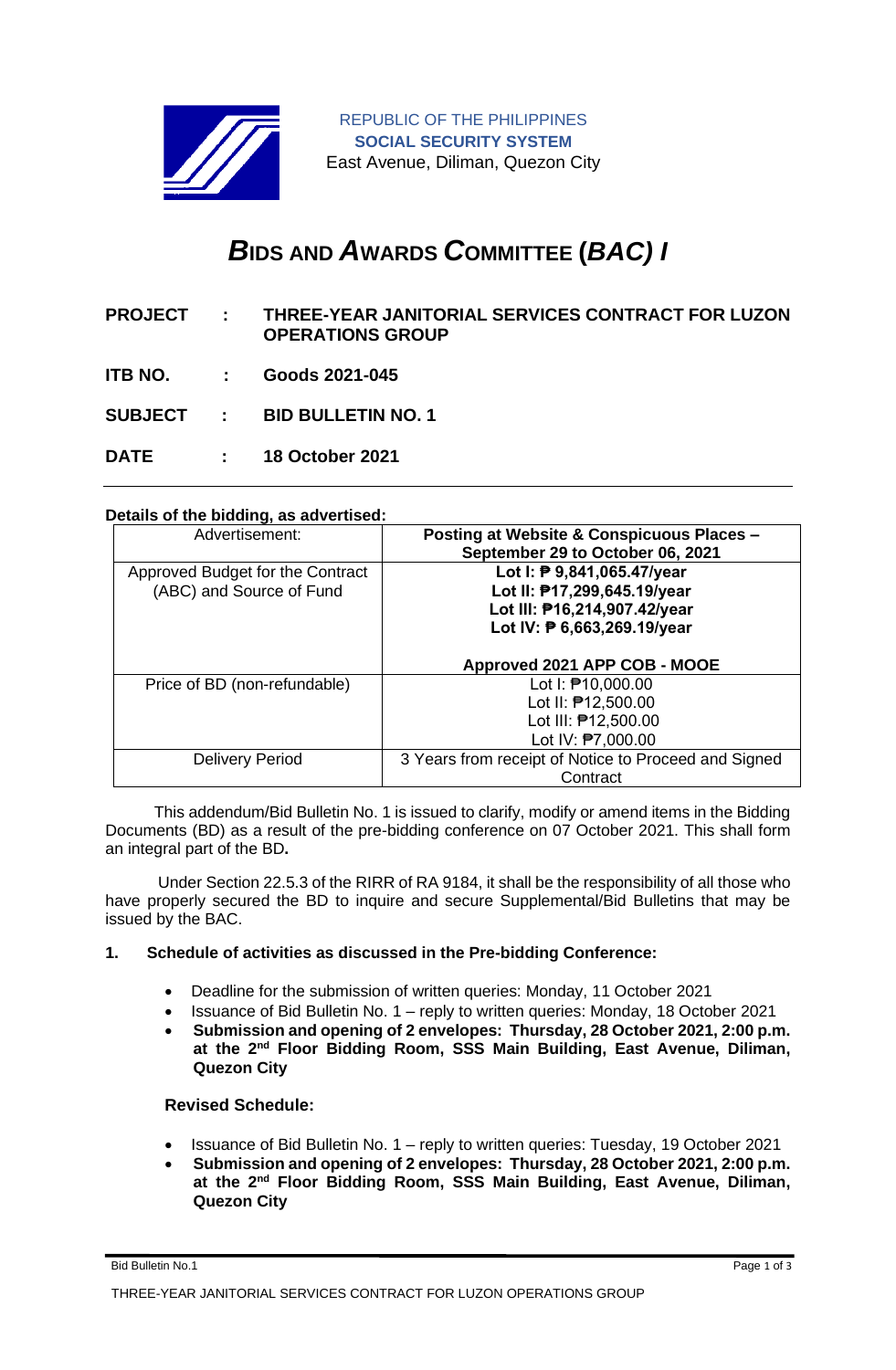**Only one company representative is allowed to attend the manual opening of bids. Other company representative may witness the opening of bids through Microsoft Teams. Kindly coordinate with the BAC Secretariat for the details.**

- **2. Amendments/Clarifications - Annex "A"**
- **3. Documentary Requirements**
	- **a. 1 st Envelope**
		- a.1 The following Eligibility requirements shall be applicable to any or all lots the bidder intends to participate:
			- a.1.1 PhilGEPS Certificate of Registration and membership. In case of uploaded document/s, which validity period had already expired, submit the updated document/s.
			- a.1.2 Statement of all its Ongoing Government and Private Contracts, including contracts awarded but not yet started, if any, whether similar or not similar in nature and complexity to the contract to be bid;
			- a.1.3 JVA, in case of Joint Venture Class "B" Documents (Each partner of the joint venture shall submit the legal eligibility documents.

The submission of technical and financial eligibility documents by any of the joint venture partners constitutes compliance.

#### a.1.4 Omnibus Sworn Statement (form supplied) **and a copy of the Authority to Notarized from the Notary Public**

- a.2 The following Technical and Financial documents shall be submitted on a per lot basis. Please indicate on the document the corresponding lot number the bidder intends to participate:
	- a.2.1 Statement of Single Largest Completed Contract (SLCC) similar to the project to be bid, **with supporting documents**, equivalent to at least **50% of the ABC**, completed **within five (5) years**  prior to the submission and opening of bids;

For this purpose, similar contracts shall refer to Contract for Janitorial Services.

- a.2.2 NFCC Computation or committed Line of Credit (form supplied)
- a.2.3 Bid Security (2% of the ABC for Cash or Manager's/Cashier's Check payable to SSS or Bank Draft of the ABC, 5% of the ABC for Surety Bond **or** Bid Securing Declaration – form supplied **and copy of Authority to Notarize from the Notary Public**).
- a.2.4 Technical Documents project requirements
	- Section VI Schedule of Requirements (page 32)
	- Section VII Statement of Compliance with the Technical Specifications (pages 33 to 34)